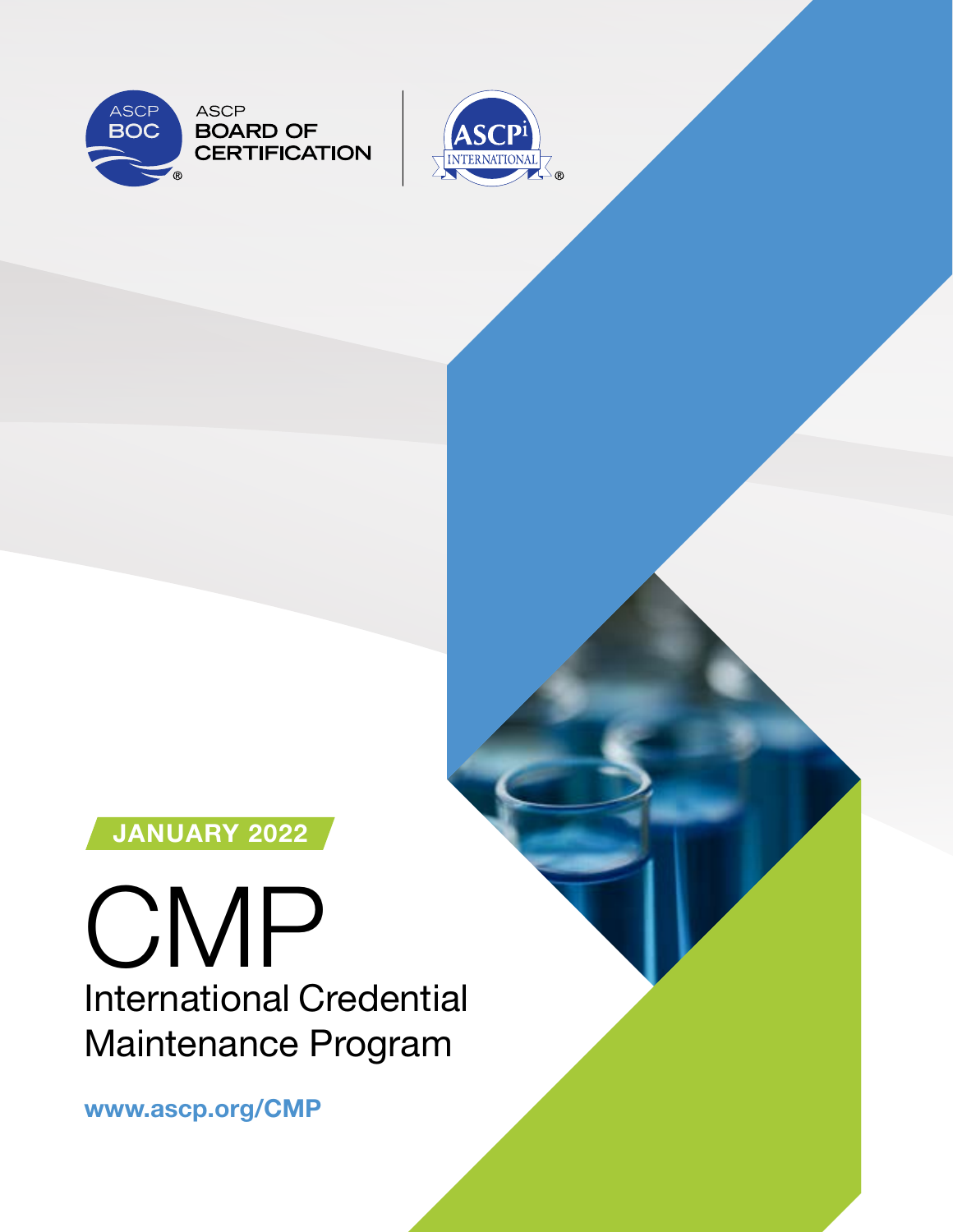



In keeping with our ongoing commitment to assure the continued competence of medical laboratory personnel, the ASCP Board of Certification (BOC) developed the Credential Maintenance Program (CMP). This booklet will acquaint you with the requirements of the CMP and provide you with everything you need to know to complete the program.

The CMP provides an opportunity to obtain a wide variety of learning experiences that demonstrate your professional competency and dedication to excellence in the workplace. Some of the qualifying activities include: employer offered course work, writing journal articles, serving on committees or boards, competence assessment by your employer, and participating in formal continuing education courses.

In addition to helping you maintain your professional certification, the CMP can help you stay current on developments in your field and provide opportunities for both professional and personal enrichment. For additional information, please refer to the BOC CMP website www.ascp.org/cmp.

*The Board of Certification does not discriminate among applicants as to age, gender, race, religion, national origin, disability, marital status or sexual orientation.*

*All program requirements, processes and fees as stated in this booklet are subject to change without prior notice. Revised 1/2022.*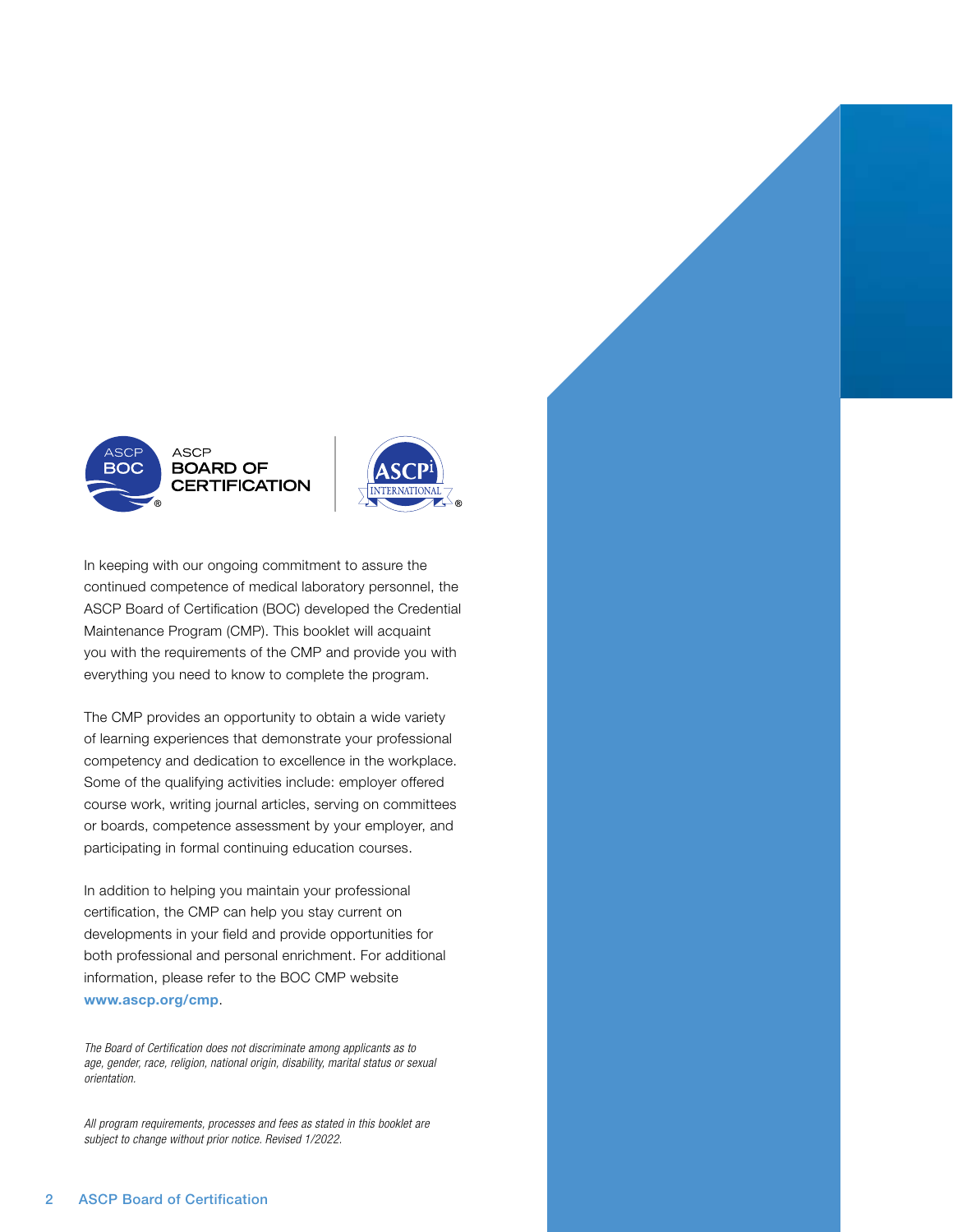

## TABLE OF CONTENTS

| INTERNATIONAL CMP: WHAT YOU NEED TO DO  4-5                  |
|--------------------------------------------------------------|
|                                                              |
|                                                              |
|                                                              |
|                                                              |
|                                                              |
|                                                              |
|                                                              |
| INTERNATIONAL CMP REQUIREMENTS 6-7                           |
| Important Information Regarding NEW CMP Point Requirements 7 |
| <b>CMP COVID-RELATED CONTINUING EDUCATION (CE)  8</b>        |
| <b>INTERNATIONAL CMP POINT ALLOCATION 9</b>                  |
| GUIDELINES FOR EARNING CMP POINTS  10-11                     |
|                                                              |
| DECLARATION AND COMPLETION OF CMP 13                         |
|                                                              |
|                                                              |

| Successful Completion                                |  |
|------------------------------------------------------|--|
|                                                      |  |
|                                                      |  |
|                                                      |  |
|                                                      |  |
| Inactive Status for                                  |  |
|                                                      |  |
| Reinstatement for                                    |  |
|                                                      |  |
|                                                      |  |
| <b>COMPLETING INTERNATIONAL CMP- STEP BY STEP 17</b> |  |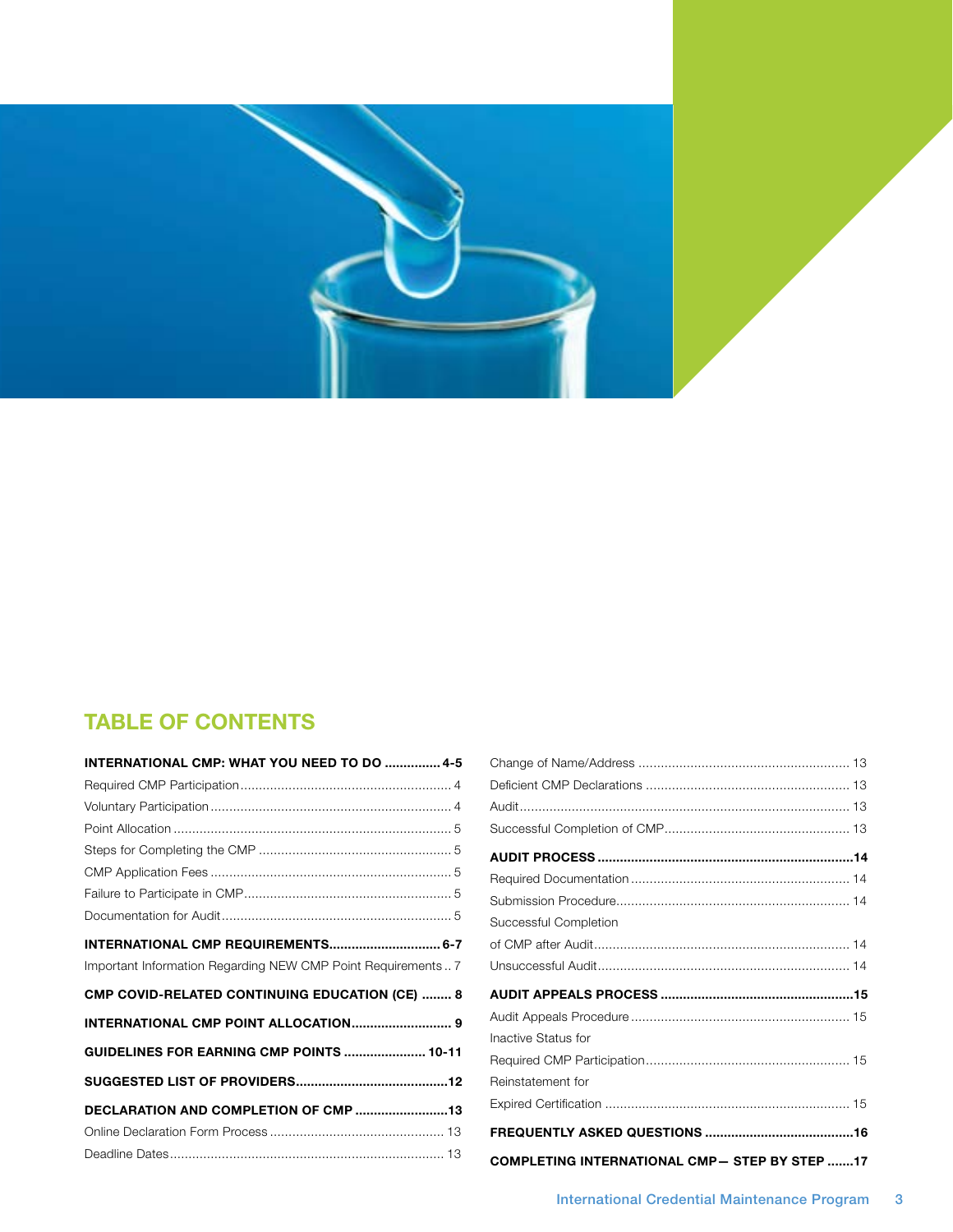<span id="page-3-0"></span>The goal of the Credential Maintenance Program (CMP) is to demonstrate to the public that laboratory professionals with the "CM" designation are completing continuing education (CE) activities to stay current in their practice.

#### REQUIRED CMP PARTICIPATION

The International CMP is required for all individuals who became newly certified on or after January 1, 2012 in the following categories:

International Technologist in Blood Banking (BB)

International Technologist in Chemistry (C)

International Technologist in Cytogenetics (CG)

International Cytologist (CT)

International Gynecologic Cytologist (CTgyn)

International Technologist in Hematology (H)

International Histotechnician (HT)

International Histotechnologist (HTL)

International Technologist in Microbiology (M)

International Technologist in Molecular Biology (MB)

International Medical Laboratory Scientist (MLS)

International Medical Laboratory Technician (MLT)

International Phlebotomy Technician (PBT)

International Specialist in Blood Banking (SBB)

International Specialist in Chemistry (SC)

International Specialist in Cytology (SCT)

International Specialist in Hematology (SH)

International Specialist in Microbiology (SM)

International Specialist in Molecular Biology (SMB)

International Specialist in Cytometry (SCYM)

Científico de Laboratorio Médico Internacional (CLM)

The required CMP as described in this booklet must be completed every three years to maintain certification. To successfully complete the program, documented activities demonstrating continued competence must be completed prior to the certification expiration date. An online declaration form documenting your required CEs, along with the CMP application fee must be submitted at least one month prior to the certification expiration date.

CE activities completed before your current three-year certification cycle begins will not be accepted. For example, if your three-year certification cycle is January 1, 2022 through January 31, 2025, you will need to complete your continuing education between those dates. (See FAQ3 on page 16.) CEs or CMP points may only be used for one certification cycle.

Upon successful completion of the program, your certification is valid for the next three-year cycle. The superscript "CM" following your certification credential indicates you have successfully maintained certification under the CMP. [e.g., MLS(ASCP<sup>i</sup>)<sup>cm</sup>] If you do not participate in the required CMP and your certification expires, you are no longer permitted to use the ASCP certification credential after your name. (See Reinstatement for Expired Certification on page 15.)

#### VOLUNTARY PARTICIPATION

Individuals ASCPi certified prior to January 2012, are not required to participate in the program; however, voluntary participation is encouraged since continuing education (CE) provides many personal and professional benefits. If you choose to participate in this program on a voluntary basis, CEs completed three years prior to the date you submit your online declaration form to the Board of Certification would qualify for the program as long as they meet the CMP requirements for your certification category. For example, if you submit your declaration form May 15, 2022, CEs must be completed between May 15, 2019 through May 15, 2022.

Upon successful completion of the program, the designation "CM" in superscript, is added after your certification credential [e.g., MLT(ASCP<sup>i</sup>)<sup>cM</sup>] for the threeyear period your certification is valid under the CMP cycle. If you choose not to continue your voluntary participation in the program, you are no longer permitted to use the superscript "CM" after your certification credential. However, your original certification remains valid, with no expiration date. For example, if you are certified as a Medical Technologist MT(ASCPi) and you do not continue to participate in the voluntary CMP, your credential will revert back from MLS(ASCPi)<sup>CM</sup> to MT(ASCPi), with no expiration.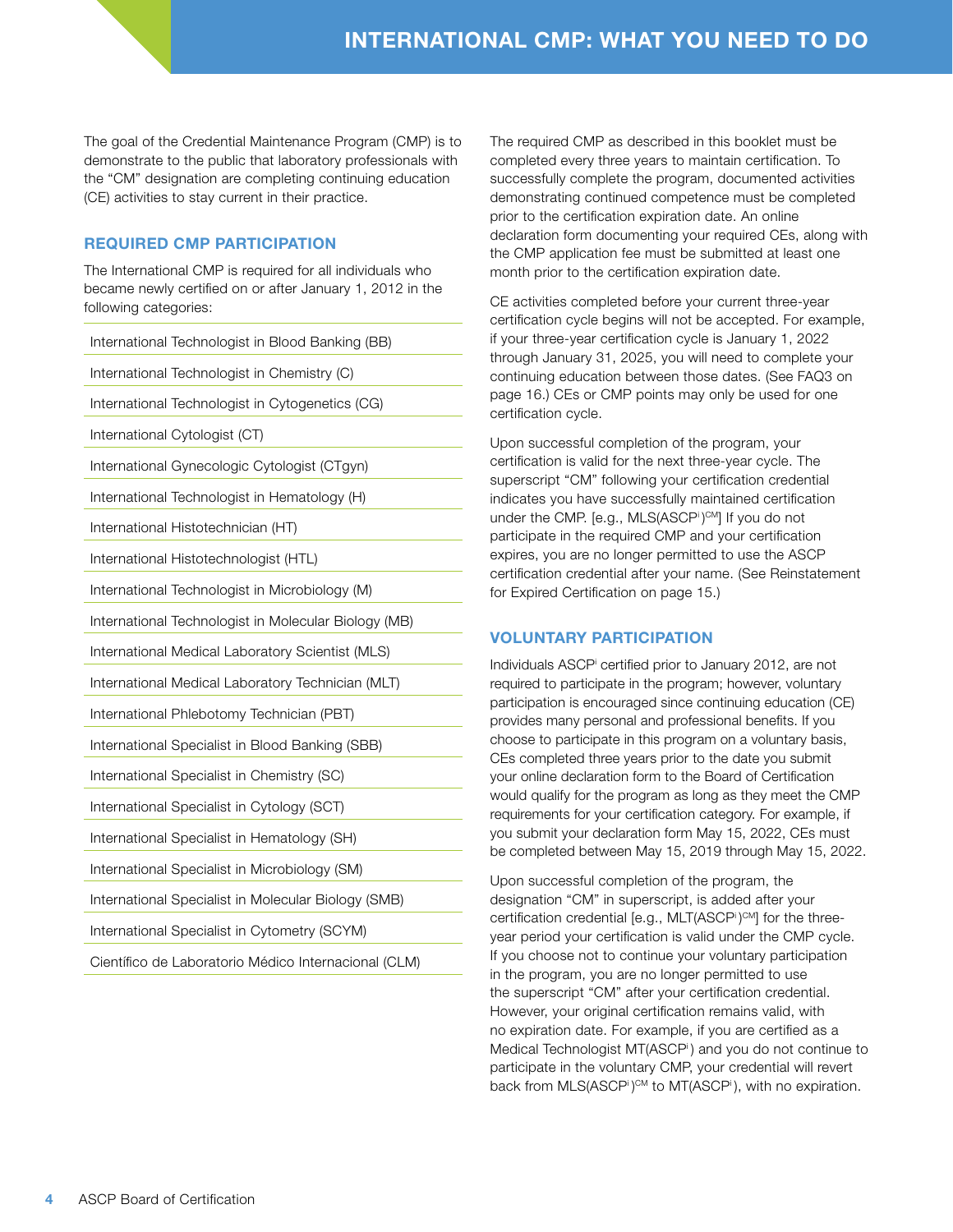#### <span id="page-4-0"></span>POINT ALLOCATION

Continuing Education Activities are awarded points based on the Guidelines on page 6. It is the responsibility of the certificant to properly allocate all CMP points to the required areas for recertification or the declaration submission will be marked deficient.

#### STEPS FOR COMPLETING THE CMP

- 1. Review the International CMP booklet and information posted on the ASCP website for requirements and instructions for completing the program. Please visit www.ascp.org/cmp.
- 2. Within your three-year certification cycle, complete the continuing education activities required for your certification category. (As a courtesy, the BOC sends out CMP email reminders, however, it is your responsibility to keep track of your certification expiration date\*. Be sure to keep your email address up to date.)

\*Reinstatement of an expired certification is subject to a \$125 reinstatement fee.

3. Up to three (3) months prior to your certification expiration date, complete the online declaration process and pay the application fee by credit card. Please allow up to 30 business days to process your declaration form. Faxed/emailed declaration forms will not be accepted. CMP fees are non-refundable.

> PLEASE NOTE: the earliest a current (not expired) certification cycle will update, is the first day of the month in which it expires.

- 4. Save all original certificates of attendance or any other type of documentation of completion in the event your declaration form is selected for audit.
- 5. If you receive notification that your declaration is being audited, you will be required to submit copies of the certificates of completion and any other documentation of completion at that time.
- 6. Upon successful completion of the program, you will receive access to an online renewal notification of your new three-year certification cycle dates. The designation "CM" in superscript is required after your certification credentials to indicate you have successfully maintained your certification. [e.g., MLT(ASCP<sup>i</sup>)<sup>cm</sup>]

#### CMP APPLICATION FEES

CMP Application Fee: \$95

CMP Application Fee: \$125

(Required fee for expired certifications in addition to the application fee.)

Reduced Fee for Multiple Certifications: \$15

For each additional certification with the same expiration date or within three months of each other. To receive the reduced fee, multiple declarations must be submitted separately on the same business day.

PLEASE NOTE: CMP fees are non-refundable.

#### FAILURE TO PARTICIPATE IN CMP

If you are required to participate in the CMP, and do not participate, your certification will no longer be valid after the three-year expiration date and you will no longer be permitted to use the ASCP<sup>i</sup> certification credential after your name. Information on reinstatement for expired certification is located on page 15.

#### DOCUMENTATION FOR AUDIT

To ensure the integrity of the CMP program, a percentage of declaration forms will be audited to verify completion of the program. If your declaration form is selected for audit, you will be notified and required to submit documentation of completion verifying all CEs submitted on your declaration form for recertification. (See Audit Procedures on page 14 for further information.)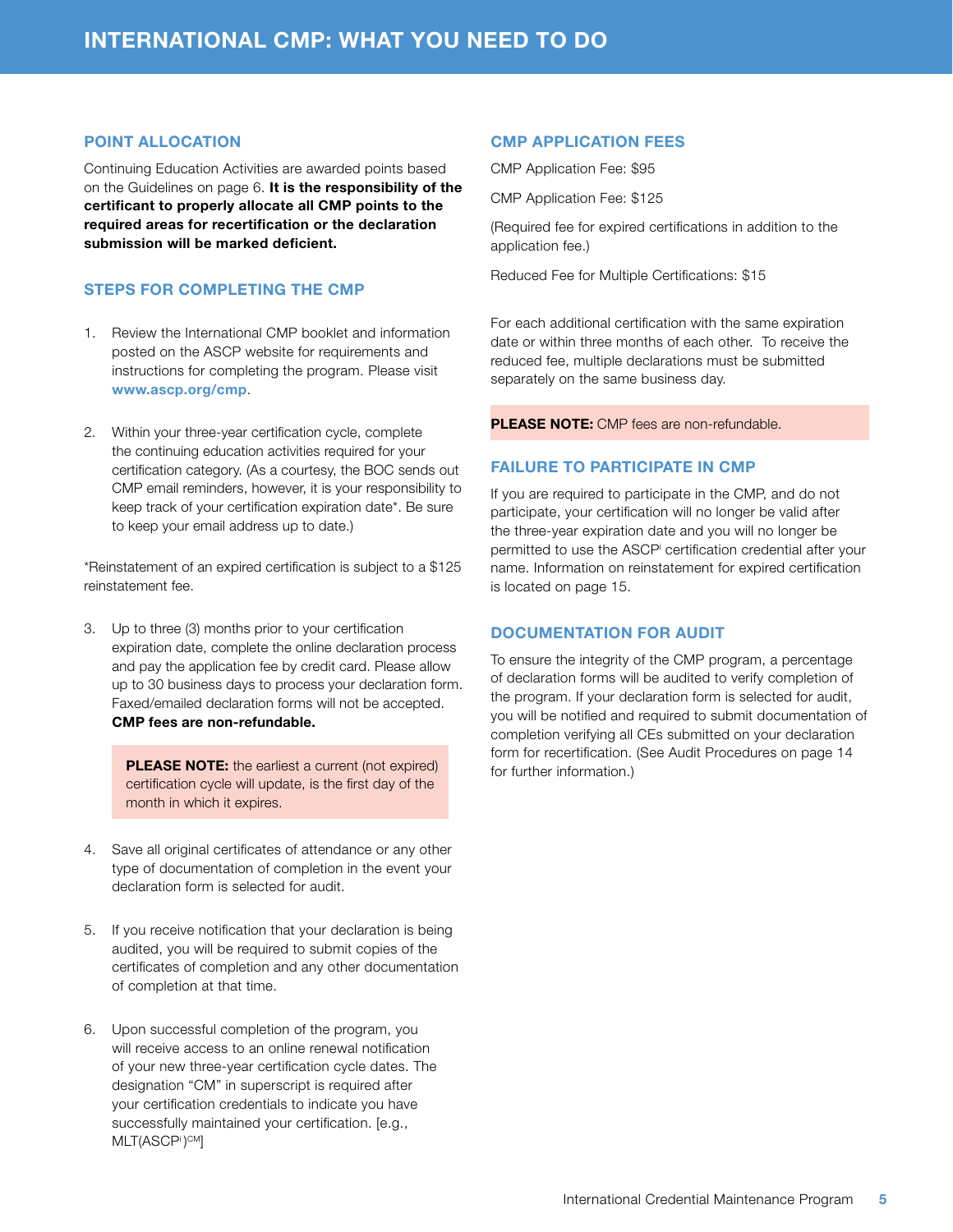## INTERNATIONAL CMP REQUIREMENTS

<span id="page-5-0"></span>

| <b>CERTIFICATION</b><br><b>CATEGORY</b>                        | <b>CMP REQUIRED FOR</b><br><b>INDIVIDUALS CERTIFIED</b><br><b>BEGINNING 1/1/2012</b> | <b>TOTAL POINTS</b><br><b>REQUIRED</b> | <b>POINTS DISTRIBUTION*</b>                                                                                                                                                                                                                                                                                                                                                        |
|----------------------------------------------------------------|--------------------------------------------------------------------------------------|----------------------------------------|------------------------------------------------------------------------------------------------------------------------------------------------------------------------------------------------------------------------------------------------------------------------------------------------------------------------------------------------------------------------------------|
| International<br>MT/MLS, CLM,<br><b>MLT</b>                    | 2012                                                                                 | 36                                     | • 1 point in laboratory or patient safety (i.e., quality control,<br>quality assurance)<br>• 2 points in each of the following: blood banking,<br>chemistry, hematology, microbiology<br>• Remaining points in area(s) of lab specialty, immunology,<br>molecular diagnostics, management, education, or other<br>related laboratory areas of interest                             |
| International<br>BB, C, CG, CT,<br>CTgyn, H, HT,<br>HTL, M, MB | 2012                                                                                 | 36                                     | • 1 point in laboratory or patient safety (i.e., quality control,<br>quality assurance)<br>• 2 points in area in which you are certified<br>• Remaining points in area of lab specialty, management,<br>education, or other related laboratory areas of interest                                                                                                                   |
| International<br><b>PBT</b>                                    | 2012                                                                                 | 9                                      | • 1 point in laboratory or patient safety (i.e., quality control,<br>quality assurance)<br>• 2 points in area in which you are certified (i.e.,<br>specimen collection, identification, handling, transport &<br>processing, lab/center operations)<br>• Remaining points in the area of lab specialty,<br>management, education, or other related laboratory<br>areas of interest |
| International<br>SBB, SC, SCT,<br>SCYM, SH,<br>SMB, SM         | 2012                                                                                 | 36                                     | • 1 point in laboratory or patient safety (i.e., quality control,<br>quality assurance)<br>• 10 points in area of specialty<br>• Remaining points in area of lab speciality, management,<br>education, or other related laboratory areas of interest                                                                                                                               |

*\* It is the responsibility of the certificant to properly allocate all CMP points to the required areas for recertification.*

**IMPORTANT INFORMATION:** NEW in 2023 & 2024, CMP point requirements will be changing. Please see page 7 for details.

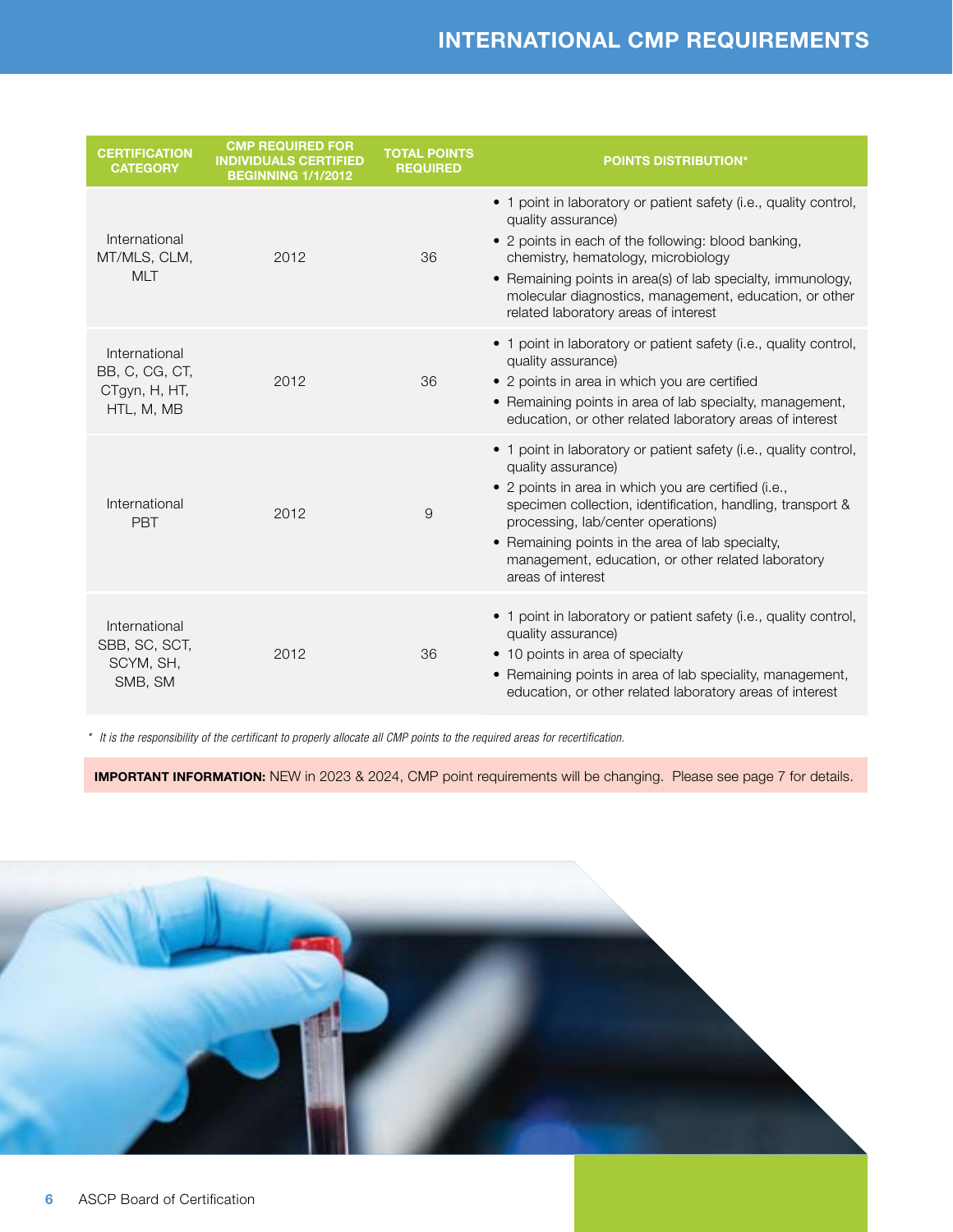## <span id="page-6-0"></span>IMPORTANT INFORMATION REGARDING NEW CMP POINT REQUIREMENTS

#### NEW IN 2023: 1 CMP POINT IN MEDICAL ETHICS\*

CMP requirements will be revised to add 1 new CMP point in medical ethics (e.g., HIPAA, DEI (Diversity, Equity, Inclusion), sexual harassment/microaggressions, compliance, confidentiality, IRB, etc.) for all certification cycles expiring beginning January 2023 and moving forward, regardless of when you submit your completed online declaration form. This applies to all categories. This will not increase the overall total CMP points required.

\*This requirement applies to ALL certification categories.

EXAMPLE: If your credential expires on January 31, 2023 and you submit your online declaration on November 15, 2022 (or sooner), you are required to complete and enter the new CMP point in medical ethics for your January 31, 2023 expiration date.

#### NEW IN 2024: DEDICATED CMP POINTS IN THE AREA OF CERTIFICATION (FROM 2 TO 8 POINTS\*\*)

For equity in CMP requirements across all Technician and Technologist categories CMP requirements will be revised as follows. Dedicated CMP points in the areas of certification will increase from 2 to 8 points for certification cycles listed in the categories below expiring beginning January 2024 and moving forward, regardless of when you submit your completed online declaration form. This will not increase the overall total CMP points required.

EXAMPLE: If your credential expires on January 31, 2024 and you submit your online declaration on November 15, 2023 (or sooner), you are required to complete and enter the new CMP points for your January 31, 2024 expiration date.

#### \*\*THIS APPLIES TO THE FOLLOWING CATEGORIES:

| International Technologist in Blood Banking - BB | International Technologist in Hematology - H         |
|--------------------------------------------------|------------------------------------------------------|
| International Technologist in Chemistry - C      | International Histotechnician - HT                   |
| International Technologist in Cytogenetics - CG  | International Histotechnologist - HTL                |
| International Cytologist - CT                    | International Technologist in Microbiology - M       |
| International Gynecologic Cytologist - CTgyn     | International Technologist in Molecular Biology - MB |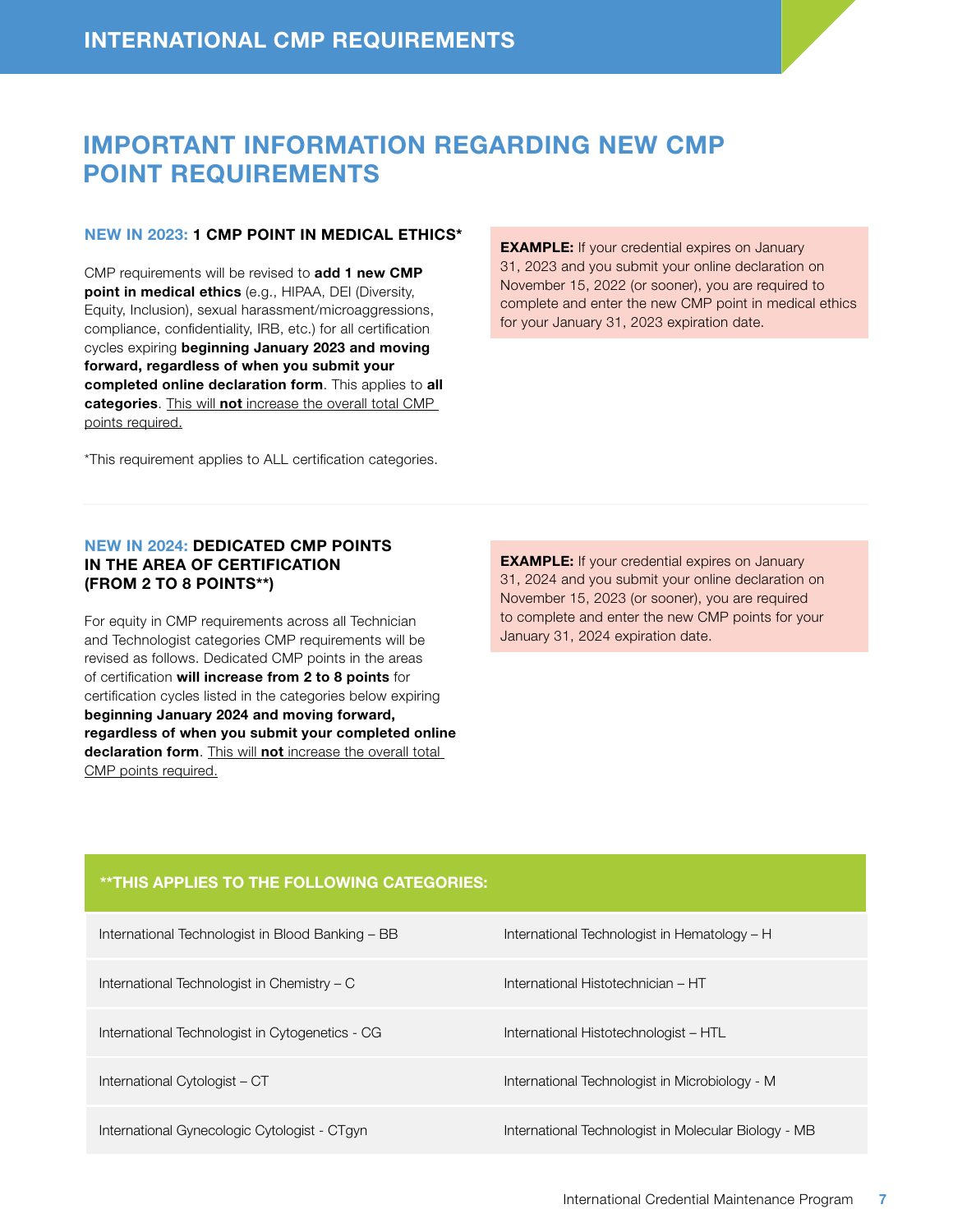## CMP COVID-RELATED CONTINUING EDUCATION (CE)

### <span id="page-7-0"></span>CMP COVID-RELATED CONTINUING

EDUCATION (CE) (CE completed March 1, 2020 - December 31, 2022)

The ASCP Board of Certification (BOC) recognizes the vital work of laboratory professionals in response to the COVID-19 pandemic and the critical professional development it necessitated. Because of concerns about obtaining continuing education during the pandemic due to increased workloads and/or limited availability of in-person training or conferences, the BOC is offering a time-limited opportunity to use COVID-related activities performed within the normal scope of work or outside normal job duties for up to 12 CMP points/CEUs towards recertification. These points should be self-entered as a single CMP activity and allocated under "related areas of interest" only on the online declaration form (please see criteria and instructions below).

#### CRITERIA TO CLAIM CREDITS FOR THE CMP

- To be accepted, COVID-Related continuing education (CE) activities must have been completed between March 1, 2020 and December 31, 2022 (and be within your three-year CMP cycle).
- Activities must be work-related and new, additional, or out-of-specialty skills or activities.
- Your Manager/Supervisor must review, verify, and sign-off on the completed activities indicated on the CMP COVIDrelated CE Claim Form.)
- The maximum number of CMP points accepted on the Claim Form = 12.
- These CMP points may be used for related areas of interest only.
- The CMP COVID-related CE Claim Form may be used onetime only and for a single CMP cycle.

To claim credits, CMP points must be self-recorded in your online declaration form AND the COVID-Related CE Claim Form must be emailed to the ASCP Board of Certification for review and approval.

Self-record the total number of COVID-Related CEs you are claiming as one entry in your online declaration form and allocate the points towards "Related Areas of Interest."

Refer to this link for complete instructions and to access the Claim form: [http://www.ascp.org/cmp/covid-points](https://www.ascp.org/content/board-of-certification/stay-credentialed/#covid).

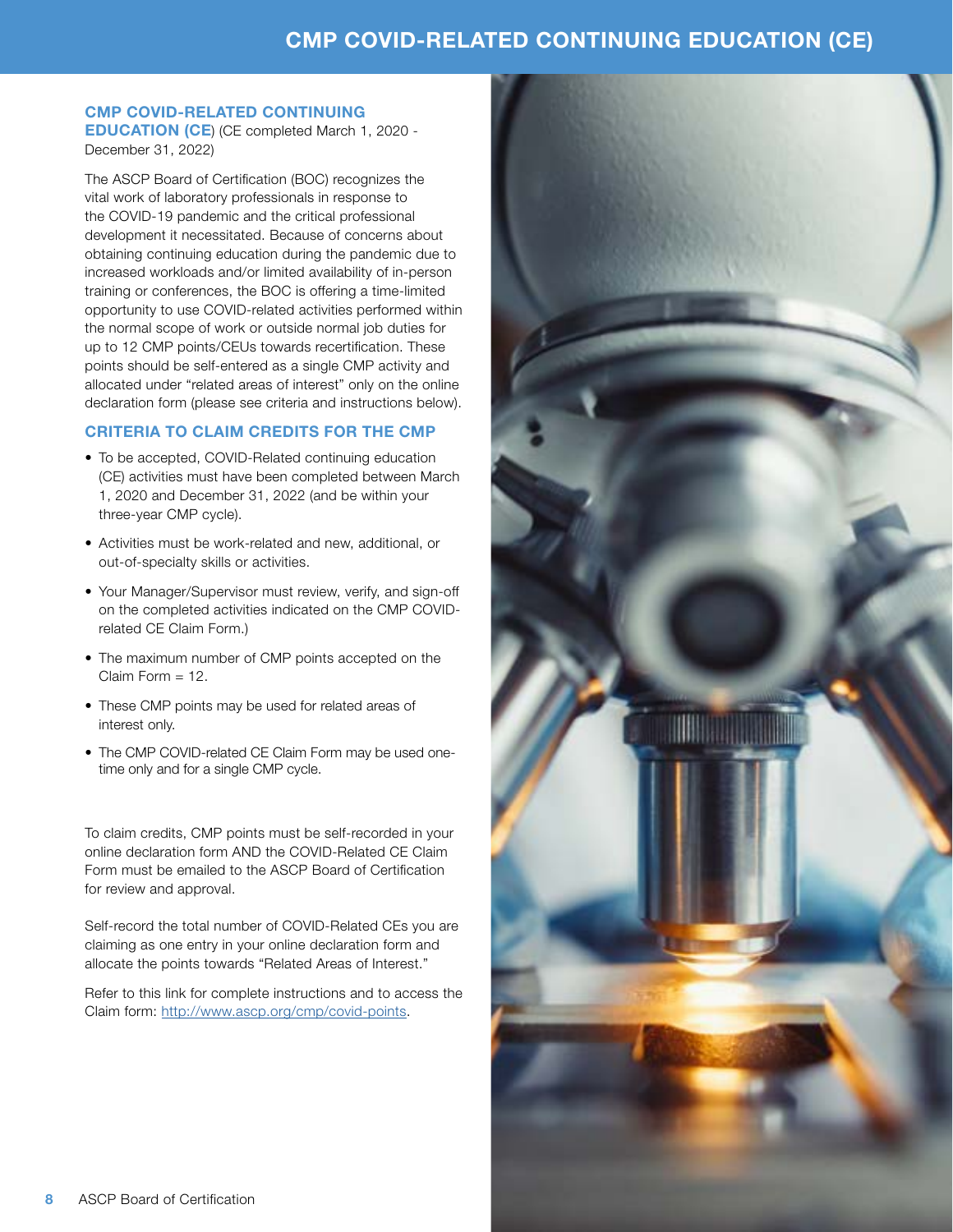## <span id="page-8-0"></span>INTERNATIONAL CMP POINT ALLOCATION

|    | 1 CMP POINT = 1 CONTACT HOUR<br><b>ACTIVITIES*</b>                                                                                                                                                                                                                                                                                          | <b>CONTACT/</b><br><b>CREDIT HOURS</b>                  | <b>CMP POINTS</b>                                     |
|----|---------------------------------------------------------------------------------------------------------------------------------------------------------------------------------------------------------------------------------------------------------------------------------------------------------------------------------------------|---------------------------------------------------------|-------------------------------------------------------|
| 1. | Formal continuing education courses: ** ACCME, ASCP CMLE,<br>AACC, professional societies (including state, regional and ACCENT,<br>ASCLS PACE, CE programs sponsored by other local societies and<br>chapters, universities and colleges or continuing education courses<br>sponsored by national or international professional societies) | 1 contact hour<br>$(50-60$ minutes)                     | $\mathbf{1}$                                          |
| 2. | <b>Employer-offered courses</b><br>(in-service, instrument training, vendor-sponsored, etc.)                                                                                                                                                                                                                                                | 1 contact hour<br>(50-60 minutes)                       | $\mathbf{1}$                                          |
| 3. | <b>College/university coursework</b> (science, education, management or other<br>courses relevant to your laboratory career or lab related.) Courses must be<br>lab related. CEs may not exceed 50% of the total number of required CMP<br>points                                                                                           | 15 contact hours                                        | 15 (points not to<br>exceed 50% of total<br>required) |
| 4. | Teleconferences, subscription or online self-instructional courses<br>for which ACCME, CMLE, ACCENT, PACE or other professional<br>society credits are awarded                                                                                                                                                                              | 1 contact hour<br>(50-60 minutes)                       | $\mathbf{1}$                                          |
| 5. | Completion of advanced BOC certification or qualification:<br>Specialist/Diplomate certification<br>Categorical or higher level certification<br>Qualification<br>(These points may not be used for recertification points in the category for which they were received.<br>See FAQ5 on page 14.)                                           |                                                         | 25<br>12<br>12                                        |
| 6. | <b>Competence Assessment by employer</b><br>(must use ASCP BOC Employer Assessment Form)                                                                                                                                                                                                                                                    |                                                         | 2 (per year/max<br>$4$ pts.)                          |
| 7. | Documentation of Clinical Teaching: teaching students<br>during their clinical rotation within the scope of an accredited<br>laboratory training program (must use ASCP BOC Clinical Teaching<br>Documentation Form)                                                                                                                        |                                                         | 1 (per year/max<br>3 pts.)                            |
| 8. | Research & preparation for presentation or workshop<br>(first time only)                                                                                                                                                                                                                                                                    | each contact hour<br>of presentation<br>(50-60 minutes) | 3 (points not to exceed<br>50% of total required)     |
| 9. | Authoring journal articles for peer-reviewed publications                                                                                                                                                                                                                                                                                   |                                                         | 5                                                     |
|    | 10. Authoring a book related to the laboratory profession<br>(over 300 pages)<br>(under 300 pages)<br>(chapter in a book)<br>$\bullet$                                                                                                                                                                                                      |                                                         | 21<br>14<br>7                                         |
|    | 11. Editing a book related to the laboratory profession                                                                                                                                                                                                                                                                                     |                                                         | 5                                                     |
|    | 12. Doctoral dissertation                                                                                                                                                                                                                                                                                                                   |                                                         | 10                                                    |
|    | 13. Master's thesis                                                                                                                                                                                                                                                                                                                         |                                                         | $\overline{4}$                                        |
|    | 14. Presenting posters/exhibits                                                                                                                                                                                                                                                                                                             |                                                         | 3 (per year)                                          |
|    | 15. Serving on active committees/boards related to the profession<br>(national, state, regional, local)                                                                                                                                                                                                                                     |                                                         | 3 (per year)                                          |
|    | 16. Serving on a BOC Advisory Board                                                                                                                                                                                                                                                                                                         |                                                         | 2 (per year)                                          |
|    | 17. Role of on-site inspector/paper reviewer for laboratory accreditation<br>(CAP, The Joint Commission, AABB, COLA, state/government agency<br>WHO, ISO, SANAS, UKAS, and other national/international accrediting<br>bodies who are full members of ILAC)                                                                                 |                                                         | 2 (per year)                                          |

*\* Activities must be related to area of specialty and safety as indicated. \*\* ACCME (Accreditation Council for Continuing Medical Education), ASCP CMLE (American Society for Clinical Pathology–Continuing Medical Laboratory Education), AACC ACCENT (American Association for Clinical Chemistry–ACCENT programs), ASCLS PACE (American Society of Clinical Laboratory Science–PACE programs).*

PLEASE NOTE: Because of the large volume of continuing education programs available, the Board of Certification will not respond to requests for approval of individual programs or courses. If the program/course meets the criteria as described above, it will be accepted for CMP points. Program provider must assign points or contact hours.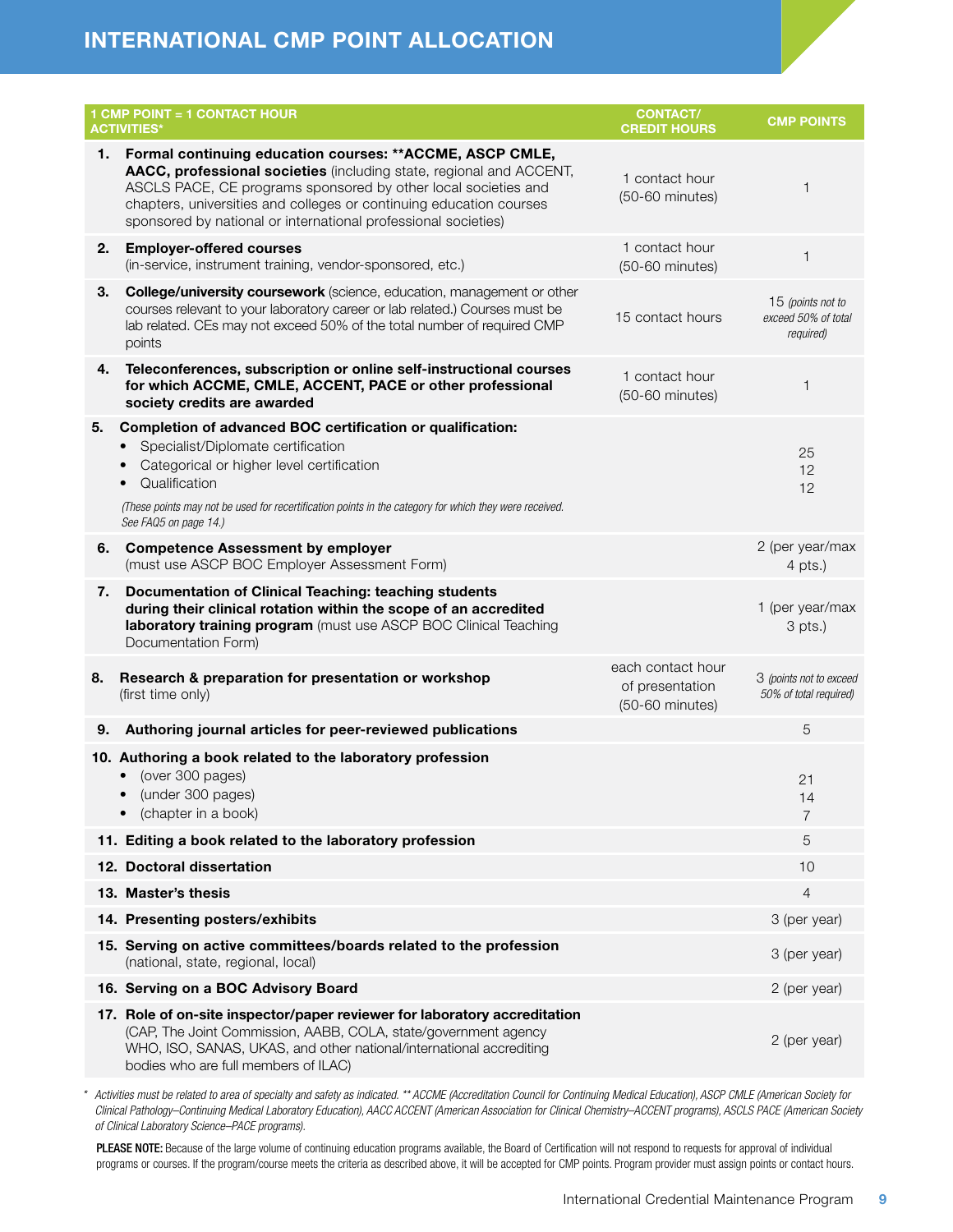<span id="page-9-0"></span>The CMP Requirements chart on page 6 outlines the number of points required to complete the Credential Maintenance Program. The CMP Point Allocation chart on page 9 lists the activities for which points are awarded. The numbers listed below relate directly to the numbered activities in the CMP Point Allocation chart.

#### 1. Formal continuing education courses

These courses may be completed through the programs/organizations listed on the chart as well as through other professional societies such as those listed under Suggested List of Providers on page 10. Courses offered by state/regional/local societies and chapters are acceptable as well as courses offered through the continuing education departments of colleges and universities. Courses offered by organizations approved by state licensing boards are also acceptable.

PLEASE NOTE: Due to the large volume of continuing education courses available, the Board of Certification will not respond to requests for approval of individual programs or courses. If the program/course meets the criteria listed, it will be accepted for CMP points. Program provider must assign points or contact hours.

#### 2. Employer-offered coursework

Structured programs, workshops, and in-services offered through your employer or sponsored by a vendor will all qualify for the CMP. (This does not include routine staff meetings or job orientation.) Points or contact hours must be assigned by employer/vendor.

#### 3. College/university coursework

For example, courses in the biological/ chemical/ medical sciences, computer management, or education. (Course must be lab related.) CEs may not exceed 50% of the total number of required CMP points for your category.

#### 4. Teleconference, subscription, or online self-instructional courses

These courses are acceptable based on any of the following criteria:

- A. ACCME, CMLE, ACCENT, PACE credits are awarded, OR
- B. they are offered by a professional society (including state, regional or local chapter), OR
- C. the course is accepted by a state licensing board, OR
- D. the course is offered through a university or college.

#### 5. Completion of advanced ASCP certification or qualification

Achievement of a Specialist or Diplomate certification in the following categories is acceptable for 25 CMP points:

U.S./International Specialists in Blood Banking (SBB), Chemistry (SC), Cytology (SCT), Cytometry (SCYM), Hematology (SH), Microbiology (SM), Molecular Biology (SMB), and U.S. Diplomate in Laboratory management (DLM).

These points may not be used for recertification points in the category for which they were received. (See FAQ5 on page 16.)

#### Categorical certification or higher level certification

Achievement of a categorical or higher level certification is acceptable for 12 CMP points:

U.S. Categorical Certification: Blood Banking, BB(ASCP); Chemistry, C(ASCP); Cytogenetics, CG(ASCP); Hematology, H(ASCP); Histotechnologist, HTL(ASCP); Microbiology, M(ASCP) and Molecular Biology, MB(ASCP)

International Categorical Certification: Blood Banking, BB(ASCP<sup>i</sup>); Chemistry, C(ASCP<sup>i</sup>); Gynocologic Cytology, CTgyn(ASCP<sup>i</sup>); Cytogenetics, CG(ASCP<sup>i</sup>); Hematology, H(ASCP<sup>i</sup>); Histotechnologist, HTL(ASCP<sup>i</sup>); Microbiology, M(ASCP<sup>i</sup>); and Molecular Biology, MB(ASCP<sup>i</sup>).

#### **Qualifications**

Achievement of a qualification is acceptable for 12 CMP points: Qualifications in Aphereis (QIA), Biorepository Science (QBRS), Donor Phlebotomy (QPD), Immunohistochemistry (QIHC), Laboratory Safety (QLS).

#### 6. Competence assessment by employer

You may receive up to 2 CMP points per year (maximum of 2 years/4 points) by submission of an Employer Assessment Form (ASCP BOC form required). Your employer must complete the required Employer Assessment Form to document your continued competency in the area(s) of your employment. The date of the assessment must be included on this form. One form per year submitted. Form available at www.ascp.org/cmp.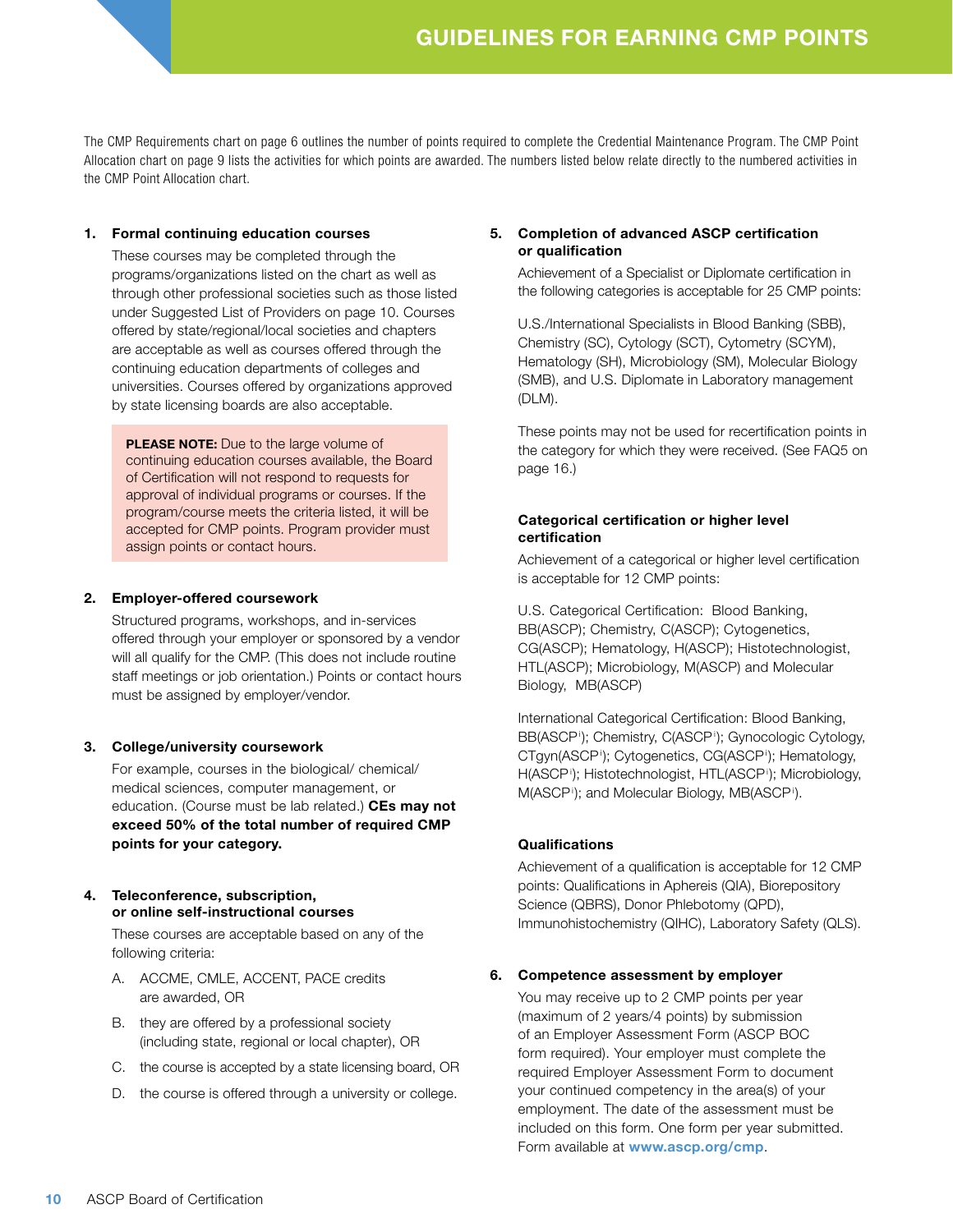#### 7. Documentation of Clinical Teaching

You may receive up to 1 CMP point per year (maximum of 3 years/3pts) by submission of a clinical Teaching Documentation Form (ASCP BOC form required) for teaching students during their clinical rotation within the scope of an accredited laboratory training program. Documentation form must be approved and signed to receive credit. Form available at www.ascp.org/cmp.

#### 8. Research & Preparation for presentation or workshop

You may receive 3 CMP points for each contact hour of a presentation/workshop you prepare and deliver, for the first time only. (Beyond the scope of your job.) Subsequent presentations of the same workshop are not awarded any points. Total points for presentations/ workshops may not exceed 50% of the total number of required points for your category.

#### 9. Authoring journal articles for peer-reviewed publications

Points are awarded for writing articles in peerreviewed journals in the laboratory field or in journals for professional associations in the areas of education and management.

#### 10/11. Authoring a book/chapter or editing a book related to the laboratory profession

#### 12. Doctoral dissertation

#### 13. Master's thesis

#### 14. Presenting a poster or exhibit

Points are awarded for posters or exhibits presented at national, state, regional, or local laboratory professional association meetings.

- 15. Serving on committees/ boards related to the profession, including national, regional, state, and local professional organizations or committee appointments at your place of employment
- 16. Serving on an active BOC Advisory Board
- 17. Lab inspector for CAP/The Joint Commission/ AABB/COLA/state agency, etc

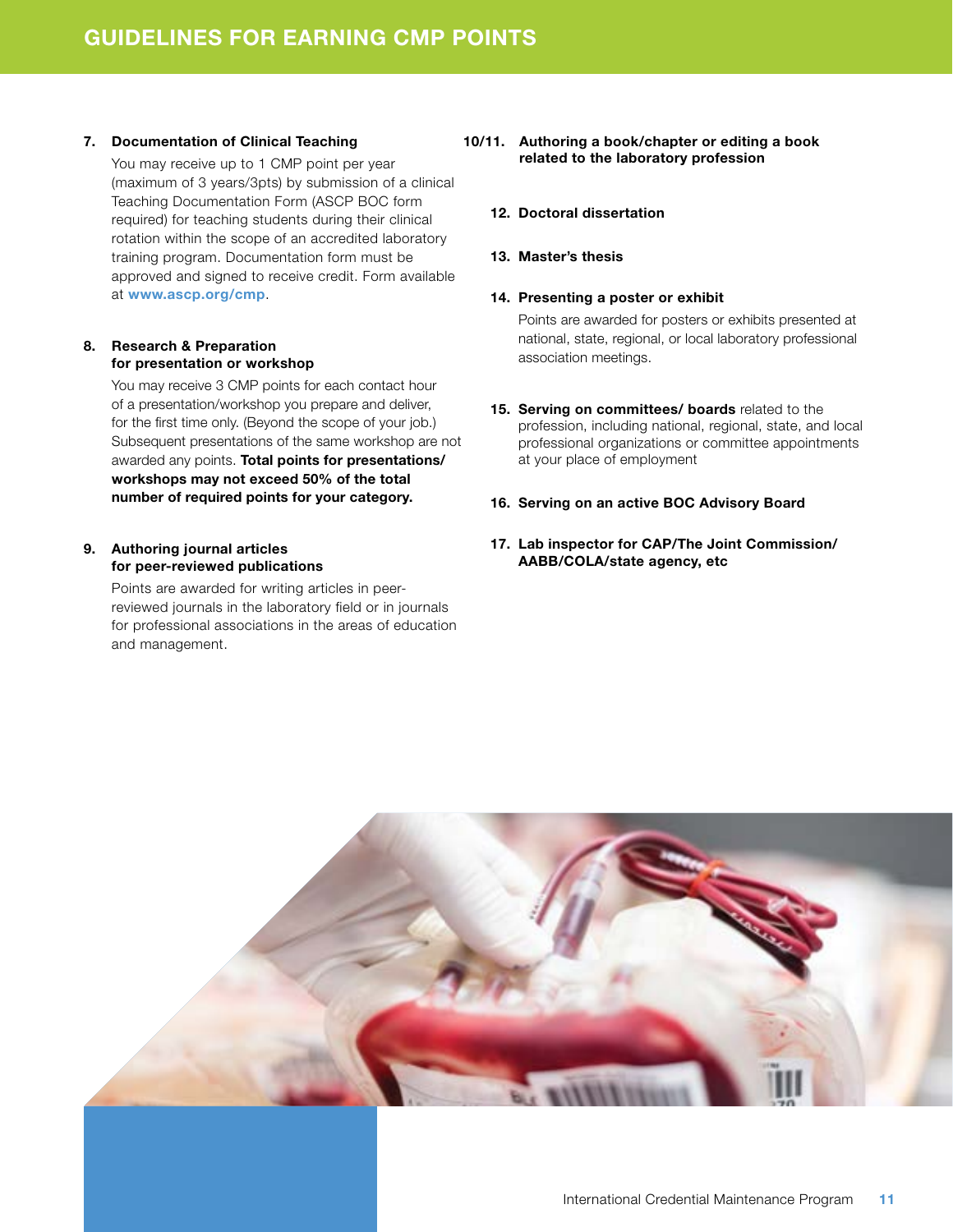## SUGGESTED LIST OF PROVIDERS

<span id="page-11-0"></span>

Below is a partial list of providers who offer continuing education activities including workshops, teleconferences, subscription programs, online courses, etc.

This list is only a partial list to assist you in planning your activities. State/regional/local professional societies and other organizations recognized by state licensing boards may not be represented on this list; however, courses provided by these groups are acceptable for CMP points.

#### ASCP CMLE—American Society for Clinical Pathology

AABB— Association for the Advancement of Blood and **Biotherapies** 

AACC "ACCENT"—American Association for Clinical Chemistry

AGT—Association of Genetic Technologists

AMA—American Medical Association

ASCLS PACE—American Society of Clinical Laboratory Science

ASC—American Society of Cytopathology

ASCT—American Society for Cytotechnology

ASFA—American Society for Apheresis

ASH—American Society of Hematology

ASM—American Society of Microbiology

CAP—College of American Pathologists

CLMA—Clinical Laboratory Management Association

CMEA—Continuing Medical Education Association

ISBER— International Society for Biological and Environmental Repositories

Florida Excell

The Joint Commission

NSH—National Society for Histotechnology

The American Red Cross

PLEASE NOTE: Due to the large volume of continuing education programs available, the Board of Certification will not respond to requests for approval of individual programs or courses. If the program/course meets the criteria described under Guidelines for Earning CMP Points, it will be acceptable for CMP Points. Program provider must assign points or contact hours.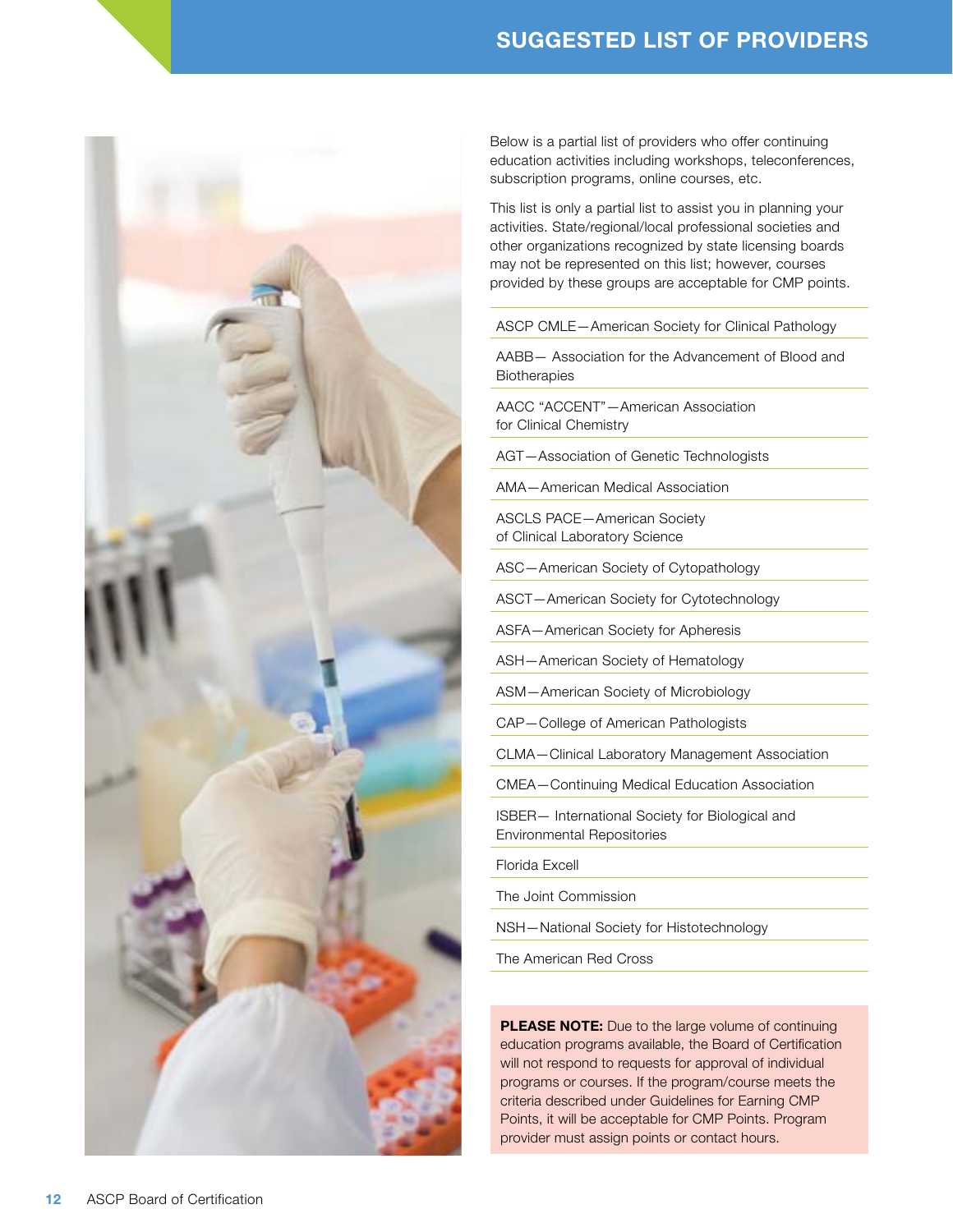<span id="page-12-0"></span>The CMP points, required to complete the program, must be obtained within the valid three-year period of certification. Copies of certificates of participation, program syllabi, copies of publications, or any other type of documentation of your continuing competence activities, should be retained and only be submitted if requested as part of an audit.

#### ONLINE DECLARATION FORM PROCESS

Within your current three-year cycle you may enter your completed non-ASCP credits in your online ASCP transcript. Any continuing education courses completed through the ASCP will automatically be recorded in your online ASCP transcript. Non-ASCP courses must be properly categorized (i.e., specialty area, title, date, credits awarded).

All courses that have been previously added to your ASCP transcript (provided they are in your three-year cycle) will automatically populate into your online CMP Declaration Form. You will then be able to add more credits as necessary or re-categorize any credits to meet your recertification requirements.

All CEs must be translated and provided in the English language.

Only after your recertification requirements have been met will you be able to submit your online CMP declaration form and application fee. Refer to the website at www.ascp. org/cmp for current CMP fee information. CMP fees are non-refundable.

#### DEADLINE DATES

Up to three (3) months prior to your certification expiration date, complete the online CMP declaration process and submit with the application fee payable by credit card. Please allow 30 business days for the processing of your declaration form.

PLEASE NOTE: The earliest a current (not expired) certification cycle will update is the first day of the month in which it expires.

#### CHANGE OF NAME/ADDRESS

The Board of Certification requires a copy of official documentation to make a name change (e.g., marriage license or court order.)

#### To make a name change:

- Go to www.ascp.org/login
- Click on "Profile & Settings" link
- Click on "Request Name Change" button
- Complete the form, upload documentation and submit

#### To update your mailing address or demographic information:

- Go to www.ascp.org/login
- Click on "Profiles & Settings" Icon
- Update information and save

#### DEFICIENT CMP DECLARATIONS

If you receive notification that the status of your declaration submission has been marked deficient (points are not properly allocated, CE requirements have not been met, etc.) you will have 30 days within to which to resolve the deficiency. Instructions will be provided with the notification on how to submit the required information by email.

If the deficiency is not resolved within 30 days, your declaration will be deleted and you will be required to resubmit a completed declaration, application fee and reinstatement fee if your certification has expired.

#### AUDIT

If your declaration form is selected for audit, you will be notified by email. (See detailed information on the auditing procedures on the next page.)

#### SUCCESSFUL COMPLETION OF CMP

Upon successful completion of the Credential Maintenance Program (CMP), you will receive access to an online renewal notification of your new valid three-year certification cycle dates.

The designation "CM", as a superscript, is required after your certification credential to indicate that you have successfully maintained your certification [e.g., MLS(ASCP<sup>i</sup>)<sup>CM</sup>].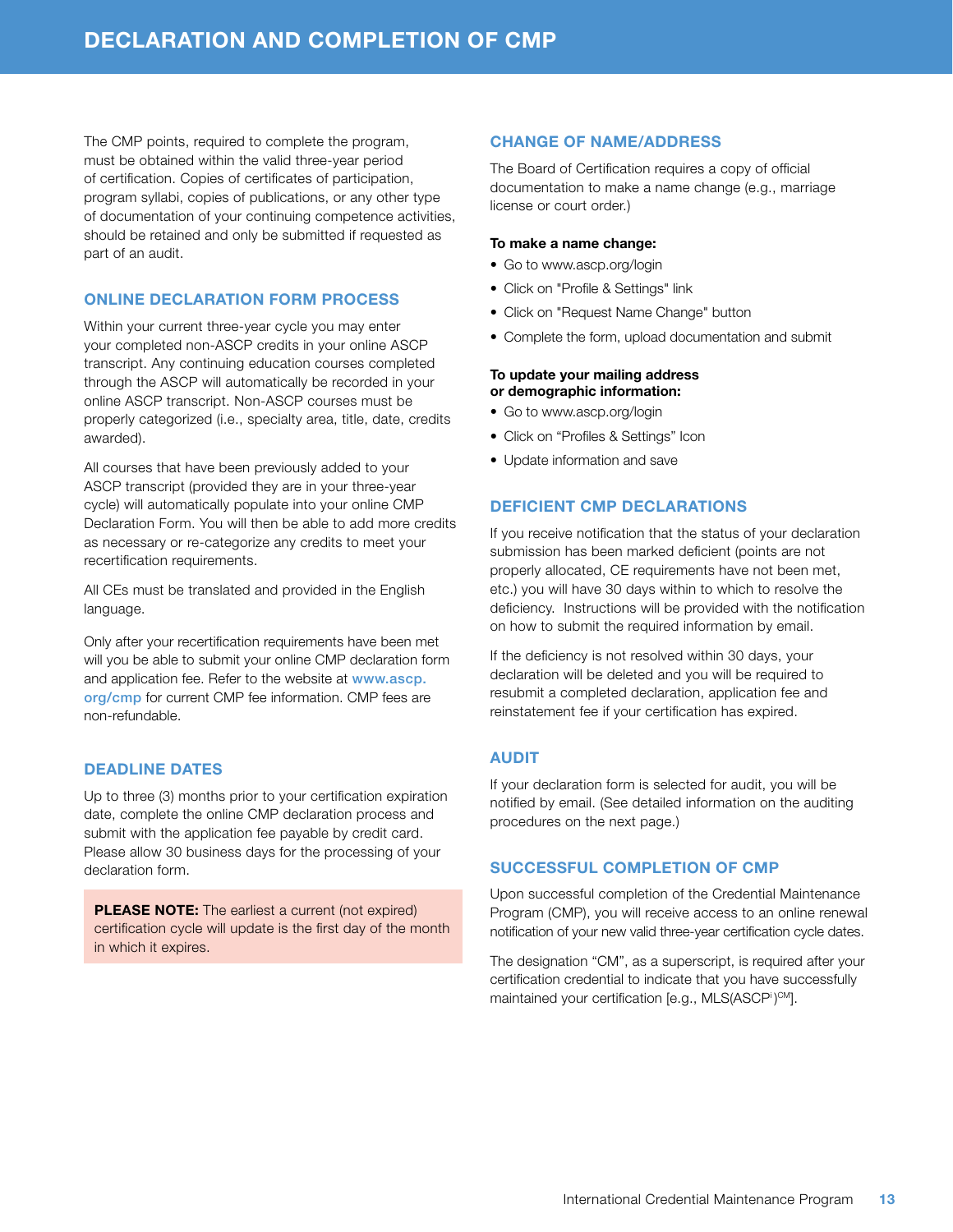## <span id="page-13-0"></span>AUDIT PROCEDURE

To ensure the integrity of the International Credential Maintenance Program, the ASCP Board of Certification will review and audit a percentage of declaration forms each year. If your declaration is selected for audit, you will be notified and requested to submit supporting documentation of all activities submitted for the program.

#### REQUIRED DOCUMENTATION

The following documents are required to verify your continuing competence activities. If your documentation is provided in a language other than English, translated English copies will be required.

#### ACTIVITY DOCUMENTATION

- Formal continuing education courses, teleconferences, subscription or online courses where formal continuing education credits are awarded
- Employer-offered courses, in-service programs, sponsored courses
- Formal college/university coursework University Transcript/Mark Sheet
- Competence assessment by employer
- Documentation of Clinical Teaching
- Research & preparation for presentation or workshop
- Authoring a book or book chapter,
- 
- 
- 
- Serving on committees or boards related to the profession
- Role of on-site inspector/paper reviewer for laboratory accreditation

#### SUBMISSION PROCEDURE

You will be notified if your declaration form is selected for audit. You will be requested to submit copies of the documents listed for all of the continuing competence activities you completed to acquire the necessary CMP points. If your documentation is provided in a language other than English, translated English copies will be required. DO NOT SUBMIT original documents, except for official college/ university transcripts. Copies of documentation are accepted by email. Instructions will be provided in the audit notification.

- Certificate of Participation including: Name of participant, title of program, name of provider, date of program, number of contact hours/CMLE
- Letter on original letterhead signed and dated by employer/certificate/ signed attendance from vendor-employer containing above information
- 
- Employer Assessment Form completed by the employer documenting competence in particular laboratory specialty(ies) and date of assessment (form available at www.ascp.org/cmp)
- Completed Clinical Teaching Documentation Form documenting Academic Institution, dates of instruction and instructional areas covered, signed and dated by employer. (form available at www. ascp.org/cmp)
- Copy of syllabus, program or letter from organization that indicates content, length of teaching time and name of the organization
- doctoral dissertation<br>doctoral dissertation
- Editing a book Copy of cover or inside page containing editor names
- Presenting posters/exhibits Abstract identifying poster session, meeting program<br>
Abstract identifying poster session, meeting program or brochure identifying presentation
- Journal articles, master thesis Copy of publication with authors name
	- Letter from organization verifying participation, in what capacity and dates of service
	- Letter from organization (The Joint Commission, Cap, etc.) verifying your role as an inspector and the dates of inspection

#### SUCCESSFUL COMPLETION OF CMP AFTER AUDIT

Upon successful completion of the audit process, you will receive access to an online renewal notification of your new valid three-year certification cycle dates The designation "CM", as a superscript, is required after your certification credential to indicate that you have successfully maintained your certification [e.g., MLS(ASCP<sup>i</sup>)<sup>cm</sup>].

#### UNSUCCESSFUL AUDIT

If your declaration is under audit and you are unable to submit documentation of completed CEs, you may complete new points within the last month of certification to meet the CMP requirements. If you were unable to complete the required CMP points due to extenuating circumstances, you may submit a letter of appeal to the ASCP Board of Certification.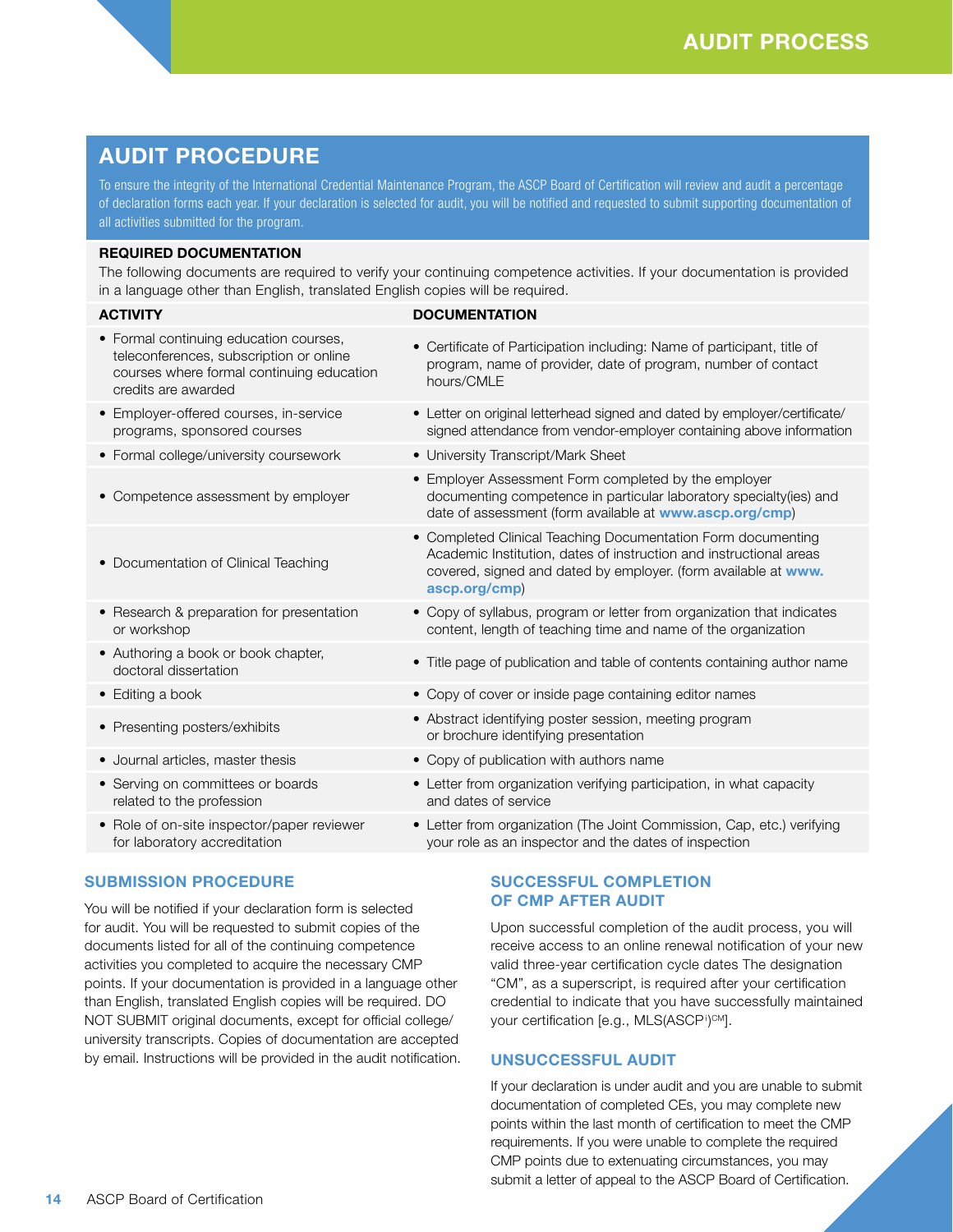#### <span id="page-14-0"></span>AUDIT APPEALS PROCEDURE

To appeal an unsuccessful audit, you must submit a letter to the Board of Certification. This letter must describe in detail the reasons for your inability to complete the program and include documentation supporting your request.

Extenuating circumstances likely to be considered include: serious, incapacitating illness over one year in duration; or military assignment overseas over a one-year duration in a location with no access to online workshops. Financial hardship and personal/family-related responsibilities are not considered extenuating circumstances.

Your letter of appeal and all supporting documentation will be reviewed and you will be notified of the decision.

#### INACTIVE STATUS FOR REQUIRED CMP PARTICIPATION

If you wish to request inactive status for a period of time, you must submit a \$40 fee,\* a letter describing in detail the reasons for your inactive status and documentation.

Extenuating circumstances likely to be considered include: serious, incapacitating illness over one year in duration; or military assignment overseas over a one-year duration in a location with no access to online workshops; or reside in a location with no access to online workshops. Financial hardship and personal/family-related responsibilities are not considered extenuating circumstances.

*\* The inactive status fee will be waived for individuals residing in countries requiring mandatory military service when that is the basis for inactive status. Documentation is required.*

To be reinstated after inactive status has expired, you must submit a completed online declaration form documenting all points earned within the extended period granted to you as required for your certification category. You will also be required to pay the current CMP fee(s) (available at www.ascp.org/cmp).

At the end of the extended period, if you fail to participate and do not submit compelling reasons for continuing inactive status as described under the Appeals Procedure, your certification will no longer be valid and you may no longer use the ASCPi certification credential after your name.

#### REINSTATEMENT FOR EXPIRED CERTIFICATION

If you allow your certification to expire and then seek reinstatement, you must submit a completed online declaration form documenting all points earned within the previous three years as required by your certification category. You must also pay a reinstatement fee in addition to the application fee. CMP fees are non-refundable.

The BOC will not grant extensions or waive the reinstatement fee due to the non-receipt of emailed CMP reminder notifications. The certificant is responsible for keeping their email address information up to date in their ASCP customer record.

If your certification has lapsed for ten (10) or more years, you will be required to retake and pass the certification examination for reinstatement of your certification. If this applies to you, contact [10yrexpired@ascp.org](mailto:10yrexpired@ascp.org).

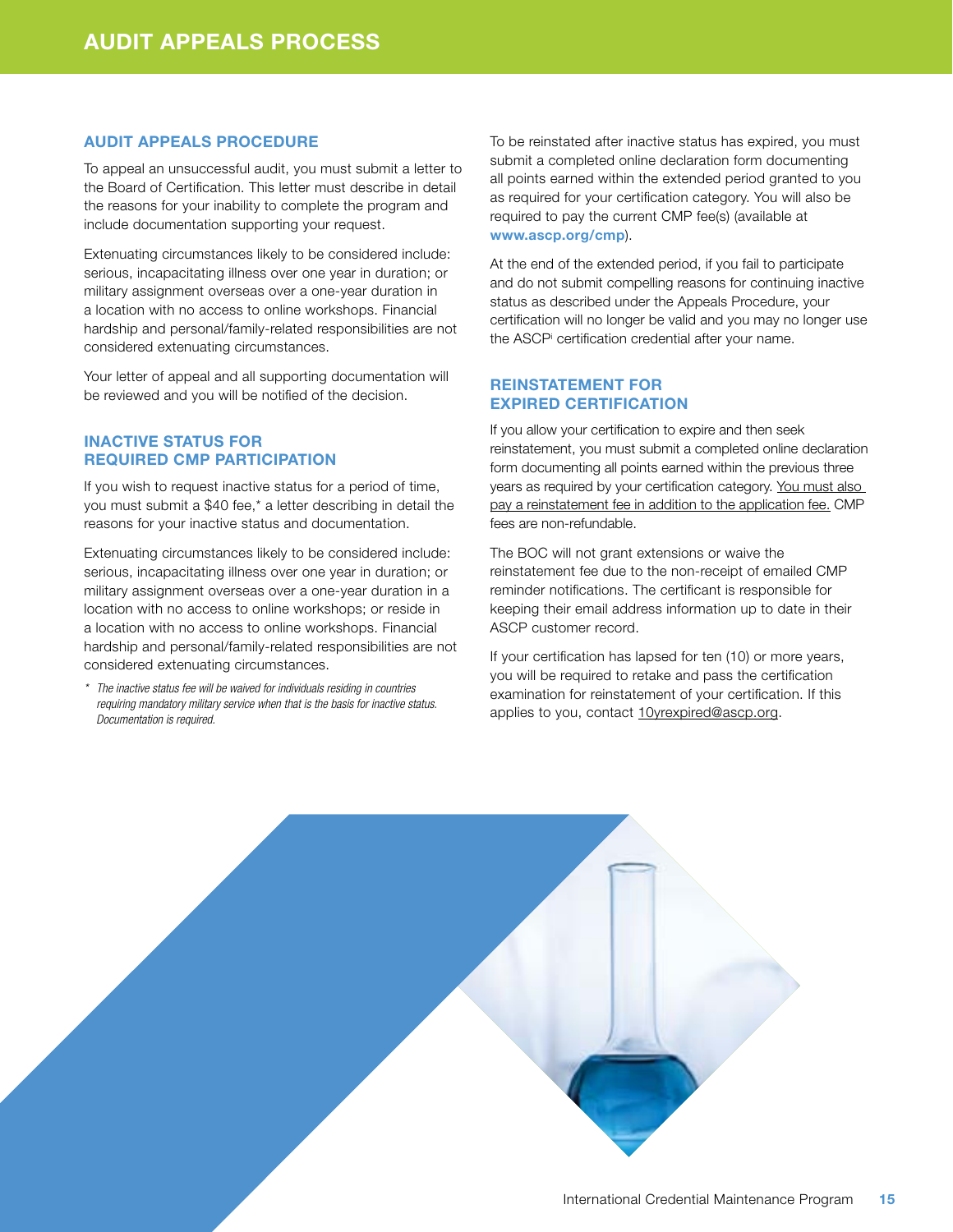#### <span id="page-15-0"></span>Q1: If I become certified but fail to complete or participate in the required Credential Maintenance Program (CMP), what happens? Will my ASCP certification be revoked?

A: International certifications issued on or after January 1, 2012 are valid for three years. If someone fails to participate in the required CMP, their certification will no longer be valid after the three-year certification expiration date. They are no longer permitted to use the certification credential [e.g., MLS(ASCP<sup>i</sup>)<sup>CM</sup>] after their name since their certification is no longer valid.

#### Q2: How do I reinstate an expired certification?

A: If you have a time-limited certification and you allow your certification to expire and then seek reinstatement, you must submit a completed online declaration form documenting all continuing education earned within the previous three years as required by your certification category. You must also pay a \$125 reinstatement fee in addition to the application fee.

PLEASE NOTE: Individuals who allow their ASCP credential to expire for ten or more years will be required to retake and pass the certification examination in order to reinstate their credential.

#### Q3: Will individuals be allowed to start the program before the initial certification or re-certification date?

A: Points accumulated toward meeting the CMP requirements must be obtained within the three-year certification cycle. (e.g., if the certification validation period is January 2021 through January 2024, all points must be completed within this three-year period.) Continuing education completed before your re-certification validation period begins will not be accepted.

Q4: Please provide some clarification regarding BOC certification, ASCP membership and the Credential Maintenance Program (CMP). What is the difference between certification and membership? There seems to be some confusion and perhaps a misperception that paying ASCP membership dues will go towards renewing BOC certification.

A: Certification by the ASCP Board of Certification (BOC) requires meeting specific eligibility requirements and successful completion of the certification examination. Individuals who was awarded international certification beginning January 2012 and beyond are required to maintain their certification through completion of the Credential Maintenance Program (CMP) every three years. ASCP Membership is voluntary, separate and apart from certification. Certification and maintenance of

certification are not contingent upon membership in any professional organization.

#### Q5: Can I use the 25 points I received for earning a specialist SBB certification from the BOC towards my SBB CMP requirements?

A: The BOC awards CMP points for the completion of an advanced BOC certification or qualification. These points may be used one-time towards recertification for any certification other than the one for which the points were awarded.

For example, if an international MLS certificant earns a specialty certification such as an SBB certification, 25 points will be awarded and can be used to meet the MLS recertification requirements. Likewise, if a CTgyn certificant earns a specialty certification such as an International MB, the 25 points earned cannot be used to meet the International MB recertification requirements.

#### Q6: If I have further questions regarding this program, whom do I contact?

A: Contact ASCP Customer Service - Monday through Friday, 8:30 am to 5:00 pm ET

Phone: U.S. - 800.267.2727 International - 312.541.4886

Email: cmpinternational@ascp.org

Website: www.ascp.org/cmp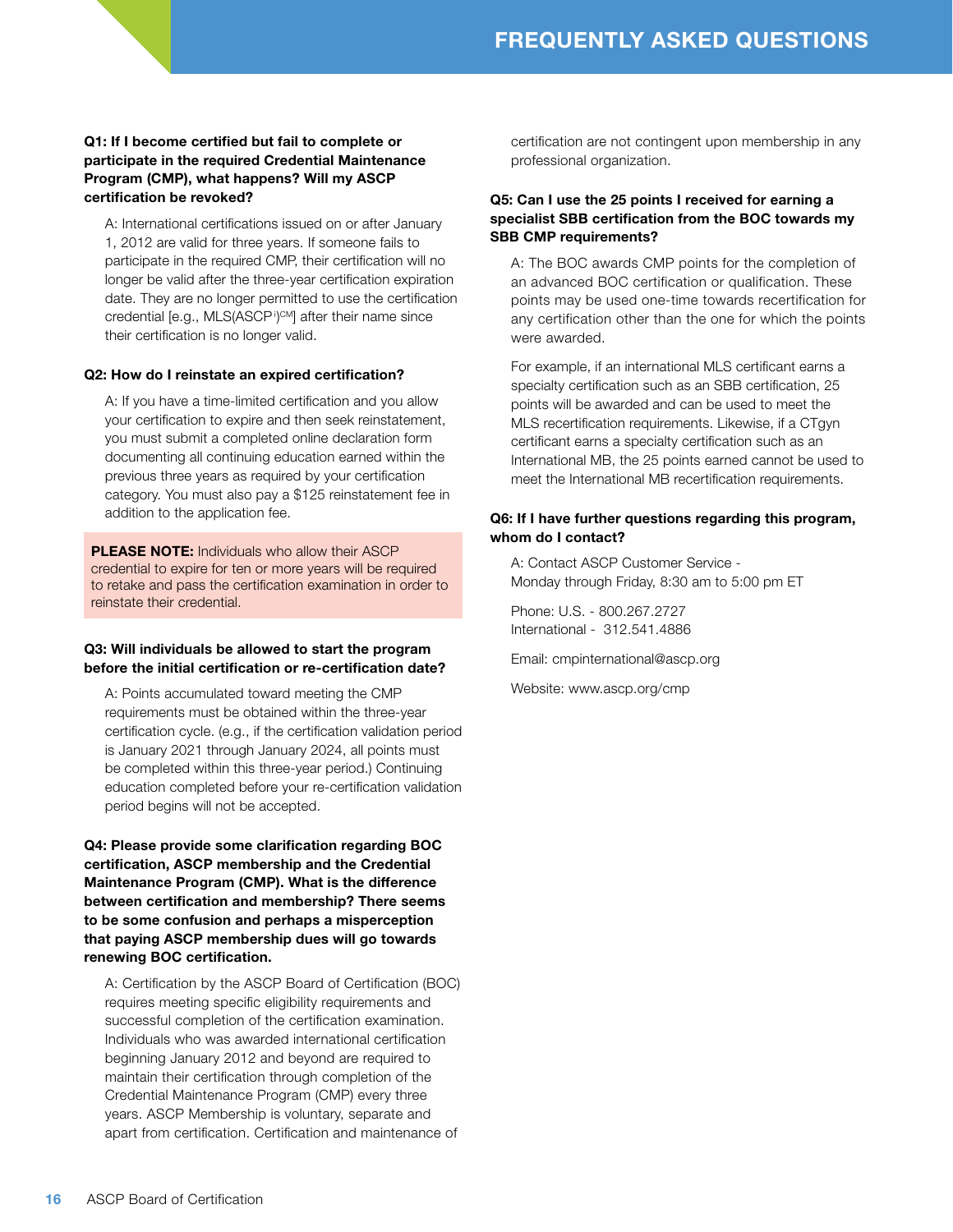#### <span id="page-16-0"></span>STEP 1

Review the International CMP booklet and the ASCP website for details and instructions for completing the program. Please visit www.ascp.org/cmp.

#### STEP 2

Complete the continuing education activities required for your certification category and save documentation of completion for these activities during the three-year period following certification/recertification.

#### STEP 3

Up to three (3) months prior to your certification expiration date, complete the online CMP declaration process and pay the current application fee by credit card. Please allow 30 business days for processing your declaration form. CMP fees are non-refundable.

PLEASE NOTE: The earliest a current (not expired) certification cycle will update is the first day of the month in which it expires.

**Expired Certification:** if your certification has expired, you will be required to pay a \$125 reinstatement fee in addition to the CMP application fee. CMP fees are non-refundable.

DO NOT SUBMIT any documentation of your continuing competence activities when you submit your declaration form. This documentation will only be required if your declaration form is selected for audit.

#### STEP 4

You will receive email notifications regarding the status of the processing of your declaration form. You may login to your account at any time to follow and view the status of your recertification application.

#### STEP 5

If you receive notification that your declaration form is deficient or under audit, you will have 30 business days within which to resolve your deficiency/audit. Instructions will be provided in your notification.

#### STEP 6

Upon successful completion of the Credential Maintenance Program (CMP), you will receive access to an online renewal notification of your new, valid three-year certification cycle dates.

The designation "CM", in superscript, is required after your certification initials to indicate that you have successfully maintained your certification [e.g., MLS(ASCP<sup>i</sup>)<sup>cm</sup>].